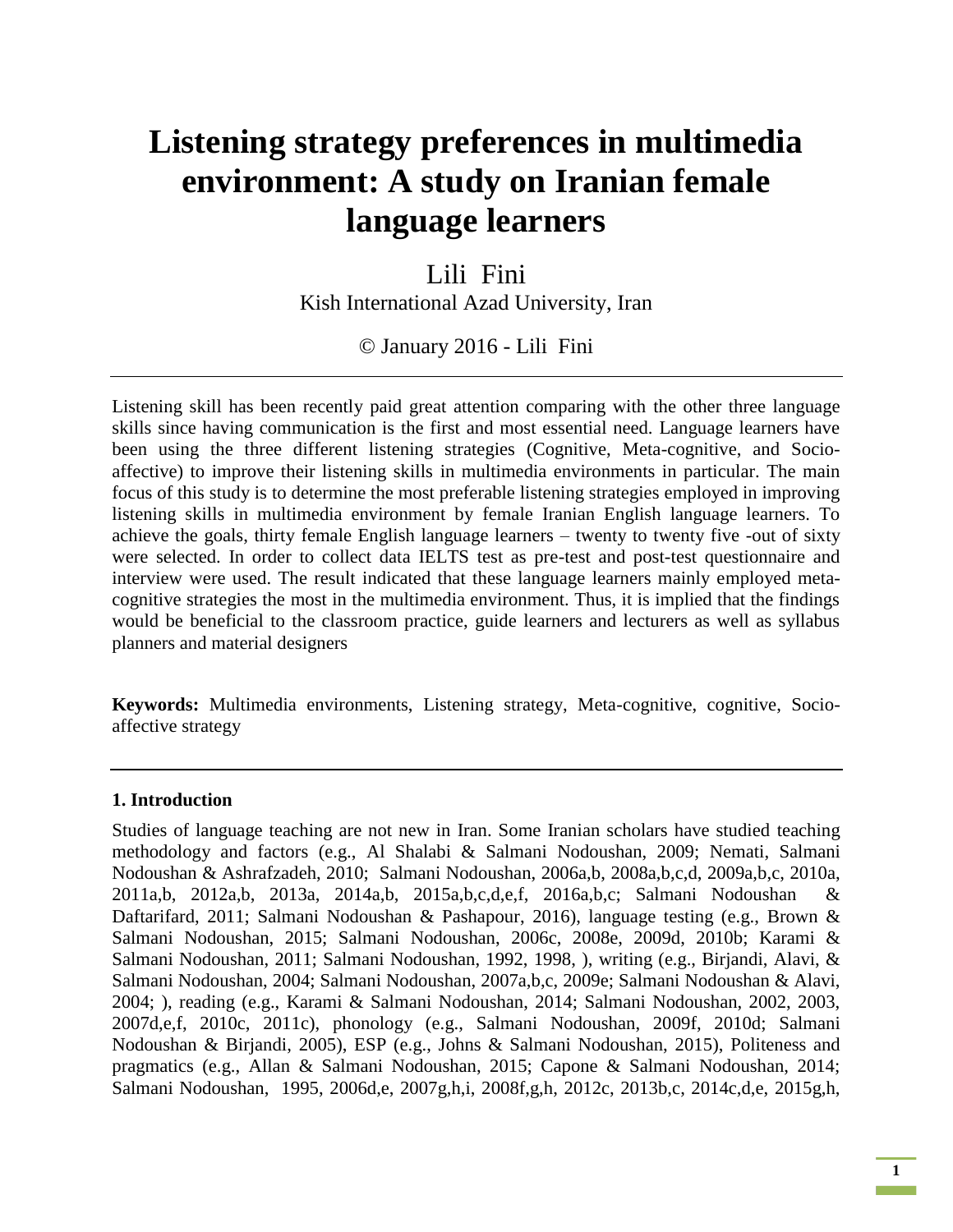2016d,e,f, 2017a,b; Salmani Nodoushan, in press; Salmani Nodoushan & Allami, 2011), genre analysis and genres (e.g., Bhatia & Salmani Nodoushan, 2015; Salmani Nodoushan, 2011d,e, 2012d; Salmani Nodoushan & Khakbaz, 2011 & 2012; Salmani Nodoushan & Montazeran, 2012), and syntax (e.g., Salmani Nodoushan & Mohiyedin Ghomshei, 2014). However, among the four skills in English language, there has always been a great deal of consideration to listening, since it is a social activity in which both speakers and listeners may affect the nature of the message and how it is interpreted (Flowerdew & Miller, 2005), thus it is considered as the most essential, complex and practical skill and is recently paid a lot of attention comparing with the other three language skills because having communication is the first and most essential need. Listening is defined as the crucial complex cognitive active process in which listeners ought to recognize the differences, discriminate between speech sounds, understand vocabulary and grammatical structures, and interpret stress and intonation (Vandergrift, 1992, 1997a, 2011; Yang, 2009, p.134; Shirani, Yamat & Shahrokhi, 2013). In the context of the present study, communication requirements always direct learners and language learners at different proficiency level and they are not able to cope with the problems in the area of listening mastery. This problem could be observed among university learners even at the highest academic degrees, therefore they might have problems after graduation at work or in the society.

Listeners unconsciously use specified strategies while listening and that effective listening strategies contribute to better understanding and helps the learners in attaining high levels of selfconfidence. Learners can develop better listening habits by the integration of listening strategies into the language learning process (Flowerdew and Miller, 2005). Ma (2015, p. 38) stated that listening strategies refer to techniques, approaches or actions that students take in their listening process to help their listening comprehension. These listening strategies are categorized under three main groups – Cognitive, Metacocognive and Socio-affective -, that each has some sub categories. Cognitive listening strategies are the processes learners go through in order to acquire the language (Flowerdew & Miller, 2005).

These are thinking strategies that allow an individual to build knowledge (Ronzano, 2010). They directly work on incoming information and manipulate it in a way that increases learning (O'Malley & Chamot, 1990, p. 44; Coskun, 2010). Meta-cognitive listening strategies are the techniques learners organize, monitor and evaluate or assess their learning with (Flowerdew & Miller, 2005). These strategies help learners recognize whether they have accomplished a certain aspect or generalization and are methodologies that guide the learners as they attempt to monitor and control their learning process (Ronzano, 2010). Furthermore, they assist the learners in identifying the procedures and tasks which are appropriate and most expedient for solving problems and adding to their current information (Ronzano, 2010). These strategies include planning for, monitoring and evaluating the achievement of a learning activity goal (O'Malley & Chamot, 1990, p. 44; Coskun, 2010). Socio-affective listening strategies are the strategies that can be used to enhance With the increasing accessibility of technology and its fast pace of change, the important role of using technology is so clear for everyone that makes its ignorance almost inevitable and the people are embracing new ways to connect with others through modern day technology. The gift of developed industrial world has provided many valuable services in this regard to the point where language experts express their interest in using all possible sorts of technology, especially multimedia environments as the integration form of all of them, and emphasize its vital role in teaching.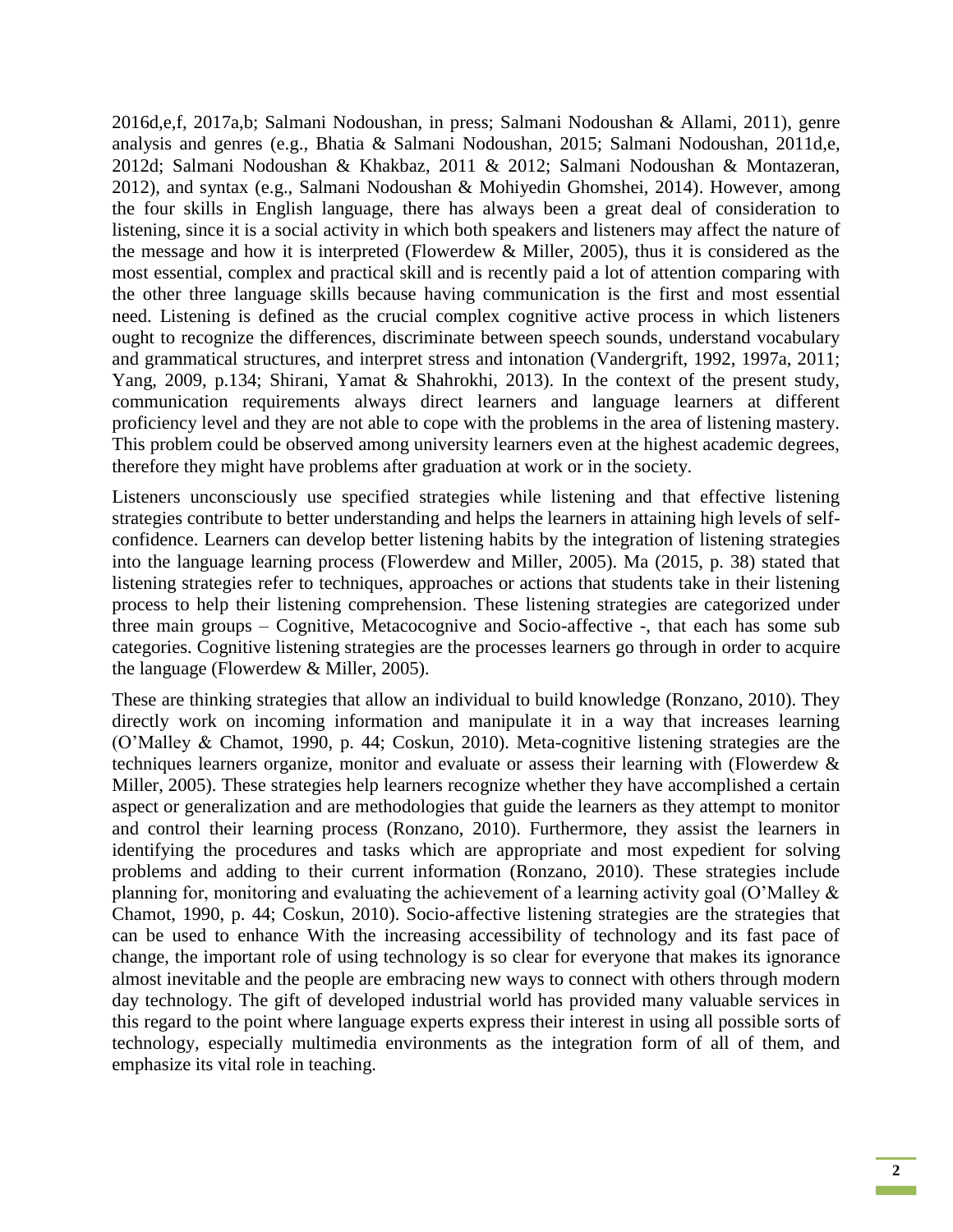Multimedia environments must be regarded and considered as the integration of multiple forms of media. While in second language teaching and learning it most commonly involves the use of computers to present texts, graphics, videos, animations and sound tracks in an integrated way, it is formally defined as any kinds of technology that combines different sorts of media (sounds, texts, photographs or videos) into a single presentation format. Nowadays, this environment is generally associated with networked computers and their media capabilities, as graphically delivered to users via the World Wide Web (Williams, 2013). Collins (1997) defines this concept as presenting learning materials involves three or more of the following media: drawings or diagrams, animated drawings or diagrams, still photographs and other images, video clips, text (printed words), speech or other sounds."

People with various needs of learning English in different parts of the world always have been trying new different demanding ways related to modern technology and some have been trying to approach listening skill by using various types of listening strategies so that they can consider themselves a good listener and so consequently some instruction programs have always used various methods, teaching-aid and strategies to teach listening skill in a perfect way (Chang and Lehman, 2002 and Ma, 2015). But most of them use the listening strategies without even being aware and not all of them are able to use all strategies and needless to say that they do not know how they can benefit from technology devices in a perfect way even if they use any. Hence, various research studies studied one or a variety range of just one listening strategy and they all identified their positive effects on listening skills but none of them made any attempts in multimedia environments -to emerge the effects of a mixture of two or three of the strategies along with the order of the listening strategies according to the learners' preference (Pintrich,2002 & Shirani & Yamat,2012) Imhof , Stain and Wolvin (1998,1999 &2010) used metacognitive activities – Planning -in listening.

Some researchers believe that self-regulation is an active, important constructive process in listening improvement which learners set learning goals and try to monitor, regulate and control their cognition and motivation (Pintrich, 2000 & Wolvin, 2010). Pintrich (2002) organized his self-regulation model in four metacognitive strategies including: planning, self-monitoring, control and evaluation. Shirani & Yamat (2012) discussed the strategies employed by Iranian freshmen university learners in extensive listening as attention among metacognitive strategies, visualization, and note-taking and referencing among cognitive ones and communicating and skipping among socio-affective strategies to play the leading roles. Also, Shirani and Yamat (2013) in another study research found out that four Metacognitive strategies (planning and evaluation, problem-solving, personal knowledge and directed knowledge) were employed the most while the learners were listening to English texts. Moreover, Ma (20015) tried to explore the effects of gender on listening strategy use under the internet autonomous learning environment and finds the differences and similarities in listening strategy use. Therefore, Vandergrift, Mareschal and Tafaghodtari (2006) asserted the need for validation and development of listening questionnaires, assessing listeners` metacognitive awareness, and their strategy use preferences while listening to oral tests. The five emerged metacognitive strategies are problem-solving (strategies to inference and monitor them), planning and evaluation (preparation strategies for listening and evaluation of these listening efforts), mental translation (must-avoid strategies in order to be skilled listener), personal knowledge (how difficult they find English listening and their perception of their own self-efficacy) and directed knowledge (concentration strategies) respectively.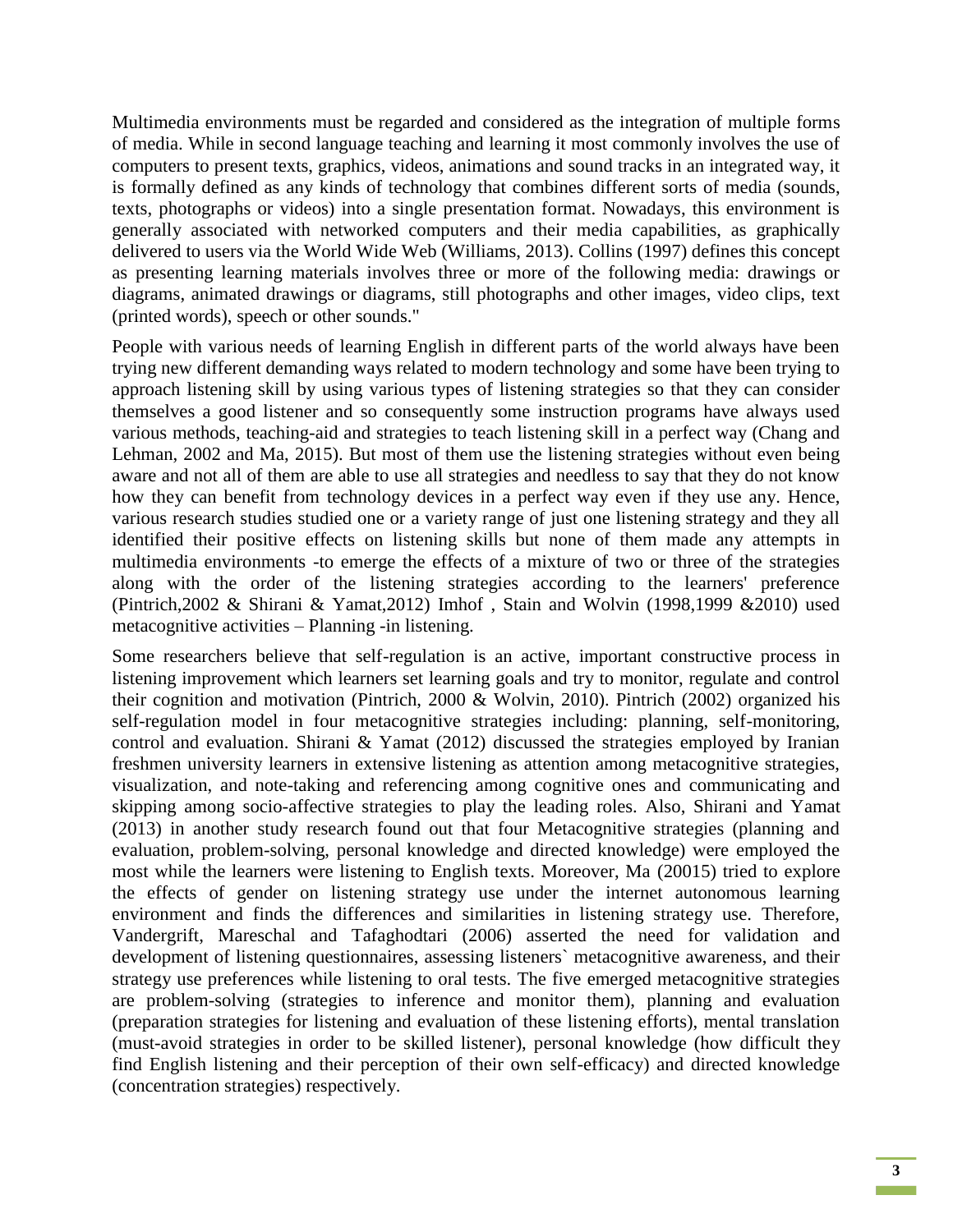Coskun (2010) investigated the effects of only five metacognitive listening strategy training, including: planning, monitoring evaluation and problem identification on the listening performance. White (1993) examined the use of metacognitive – advanced organization, selective attention, directed attention, delayed production, self-management, problem identification, self-monitoring, self-evaluation, prioritizing, revision, cognitive –repetition, resourcing, grouping, note-taking, deduction, substitution, imagery elaboration, visualization, world elaboration, between parts elaboration, contextualization, summarization, translation to and from English, Inferencing, transfer, rehearsal and socio-affective strategies – questioning, cooperation in EFL classroom situation which focused on both language learning context, including mode of the study, target language, language use opportunities and study level, and learner characteristics such as age, gender, language learning experience and other prior experiences, motivation and proficiency. Selamat & Sidhu, (2011, together with three more researchers, O'Malley & Chamot, 1990; Oxford, 1996) examined the advantages of applying Metacognitive Strategy Instruction (MetSI) program -planning, personal knowledge, directed attention and problem-solving. As mentioned earlier, just a few trends of research studies have been focused on just some – not all - of the listening strategy within multimedia environments and if there, concentrating on the effects of those environments on listening without considering listening strategies or sometimes on other different aspects of language as grammar and vocabulary. Thus, the main focus of this study is to determine the most preferable listening strategies employed in improving listening skills in multimedia environment by female Iranian English language learners.

 What are the most preferable listening strategies employed in improving listening skills in multimedia environment by female Iranian English language learners.

### **2. Literature Review**

People with various needs of learning English in different parts of the world always have been trying new different demanding ways related to modern technology and some have been trying to approach listening skill by using various types of listening strategies so that they can consider themselves a good listener and so consequently some instruction programs have always used various methods, teaching-aid and strategies to teach listening skill in a perfect way (Chang and Lehman, 2002 and Ma, 2015). But most of them use the listening strategies without even being aware and not all of them are able to use all strategies and needless to say that they do not know how they can benefit from technology devices in a perfect way even if they use any. Hence, various research studies studied one or a variety range of just one listening strategy and they all identified their positive effects on listening skills but none of them made any attempts in multimedia environments -to emerge the effects of a mixture of two or three of the strategies along with the order of the listening strategies according to the learners' preference (Pintrich,2002 & Shirani & Yamat,2012) Imhof , Stain and Wolvin (1998,1999 &2010) used metacognitive activities – Planning -in listening. Some researchers believe that self-regulation is an active, important constructive process in listening improvement which learners set learning goals and try to monitor, regulate and control their cognition and motivation (Pintrich, 2000 & Wolvin, 2010). Pintrich (2002) organized his self-regulation model in four metacognitive strategies including: planning, self-monitoring, control and evaluation. Shirani & Yamat (2012) discussed the strategies employed by Iranian freshmen university learners in extensive listening as attention among metacognitive strategies, visualization, and note-taking and referencing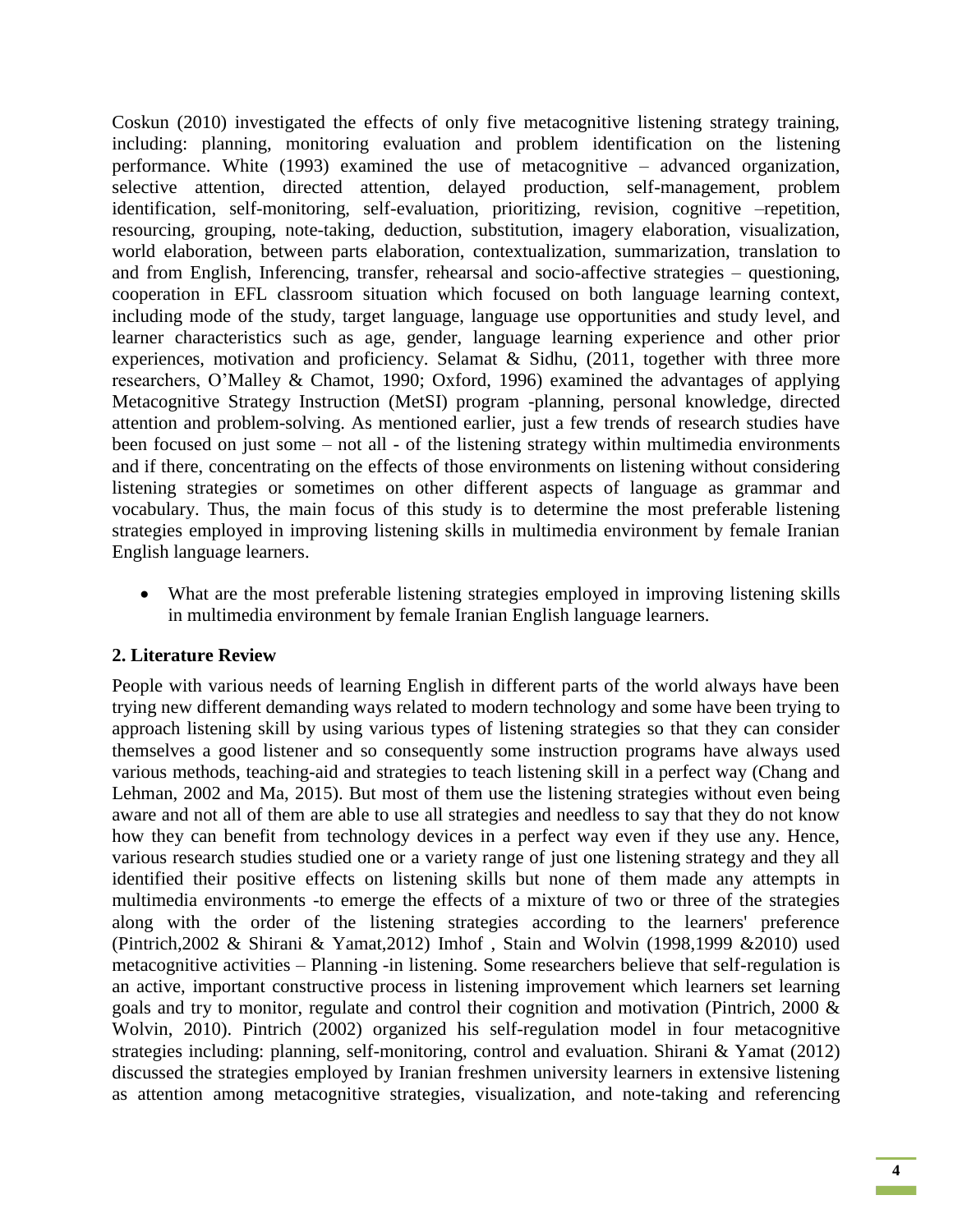among cognitive ones and communicating and skipping among socio-affective strategies to play the leading roles. Also, Shirani and Yamat (2013) in another study research found out that four Metacognitive strategies (planning and evaluation, problem-solving, personal knowledge and directed knowledge) were employed the most while the learners were listening to English texts. Moreover, Ma (20015) tried to explore the effects of gender on listening strategy use under the internet autonomous learning environment and finds the differences and similarities in listening strategy use. Therefore, Vandergrift, Mareschal and Tafaghodtari (2006) asserted the need for validation and development of listening questionnaires, assessing listeners` metacognitive awareness, and their strategy use preferences while listening to oral tests. The five emerged metacognitive strategies are problem-solving (strategies to inference and monitor them), planning and evaluation (preparation strategies for listening and evaluation of these listening efforts), mental translation (must-avoid strategies in order to be skilled listener), personal knowledge (how difficult they find English listening and their perception of their own selfefficacy) and directed knowledge (concentration strategies) respectively. Coskun (2010) investigated the effects of only five metacognitive listening strategy training, including: planning, monitoring evaluation and problem identification on the listening performance. White (1993) examined the use of metacognitive – advanced organization, selective attention, directed attention, delayed production, self-management, problem identification, self-monitoring, selfevaluation, prioritizing, revision, cognitive –repetition, resourcing, grouping, note-taking, deduction, substitution, imagery elaboration, visualization, world elaboration, between parts elaboration, contextualization, summarization, translation to and from English, Inferencing, transfer, rehearsal and socio-affective strategies – questioning, cooperation in EFL classroom situation which focused on both language learning context, including mode of the study, target language, language use opportunities and study level, and learner characteristics such as age, gender, language learning experience and other prior experiences, motivation and proficiency. Selamat & Sidhu, (2011, together with three more researchers, O Malley & Chamot, 1990; Oxford, 1996) examined the advantages of applying Metacognitive Strategy Instruction (MetSI) program -planning, personal knowledge, directed attention and problem-solving.

### **3. Methodology**

### **3.1. Design of the study**

In this quantitative experimental research, the researchers followed some specific patterns included advancing the theory, collecting data and testing it in order for confirming or disconfirming the theory based on the results. To measure and observe attitudes or behaviors of participants, some instruments were used and then the scores were collected to confirm or refute the hypothesis of the study. In other words, the underlying theory in this quantitative research provided an explanation or prediction about the relationship between variables.

### **3.2. Participants**

In order to choose the participants, thirty out of sixty students (native speakers of Persian) studying EFL at Parastoo Institute aged 20 to 25, were randomly chosen. To avoid any doubt about the language proficiency level of the participants, Cambridge Practice Test for IELTS 1 (Jakeman & Mcdoerll, 1998) was used. The learners' language proficiency revealed that all selected participants were at the intermediate level. They were, then again, randomly divided into two groups –Control group (fifteen) and Experimental group (fifteen).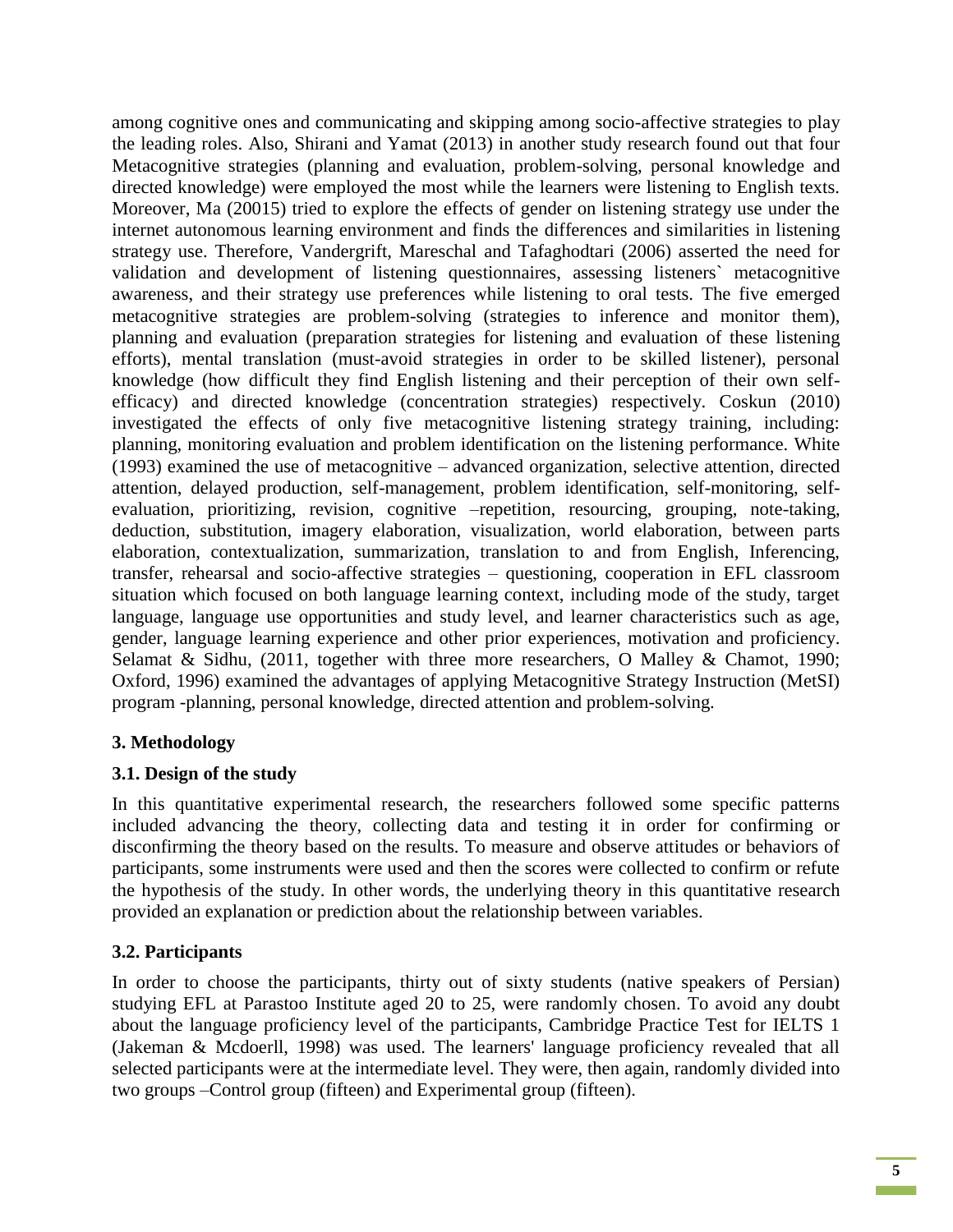#### **3.3. Instruments**

Generally, several instruments were used in this quantitative experimental research. First, the standard perfect Cambridge Practice Test for IELTS 1 (Jakeman & Mcdoerll, 1998) was used as a pre-test to determine the participants' language proficiency level. This standardized test was chosen because it is a standard test, a perfect way of determining the proficiency level and contains 40 multiple questions. The second instrument used in this study was a Listening Strategy Questionnaire included twenty eight questions, and just a few questions were adopted from (Vandergrift and Goh ,Mareschal and Tafaghodtari (2006); Vandergrift & Goh, 2012). The questionnaire was also translated to Persian. It was arranged based on five scales referring to different degrees of agreement and disagreement, and all of the questions were mainly focused on three major listening strategies (meta-cognitive, cognitive and socio-affective), along with their sub-categories and sub-divisions. The third instrument was specified software for this study which was programmed based on Top Notch books, Fundamental level, included just two units – unit eight and nine-(Saslow & Ascher, 2006). This software covered different parts of the book such as vocabulary, grammar explanations, grammar exercises, conversations and listening comprehensions. Almost all sections of the unit were decided to be included in the software based on the research questions. For better result, a Power Point File was also used just after the training. The software also covered the three above-mentioned listening strategies as well as planning, monitoring and evaluation (sub-categories of metacognitive strategies), inferencing, elaboration, summarization, translation, transfer, repetition, resourcing, grouping, note taking, deduction/induction and substitution (sub-categories of cognitive strategies), and questioning for clarification, cooperation, lowering anxiety, self-encouragement and taking emotional temperature (subcategories of socio-affective strategies). As sub-divisions, advanced organization, directed attention, selective attention and motivational management for planning; auditory monitoring and double-check monitoring for monitoring; performance evaluation and problem identification for evaluation; linguistic inference, voice inferencing, paralinguistic or kinetic inferencing and extra-linguistic inferencing; personal elaboration, word elaboration, academic elaboration, questioning elaboration, creative elaboration and imagery for elaboration.

Since the current study employed a questionnaire, there was a need to pilot the instrument to determine the reliability of the questionnaire. According to Babbie (2007), reliability refers to the fact that if a given technique is applied repeatedly to the same object, it will yield the very finding at each time. Therefore, to assess the reliability of the questionnaire in this study the most commonly used value test, Cronbach's Alpha, was applied. The questionnaire was adapted and modified, though. Thus, the pilot study was conducted on a group of 10 Iranian learners at Parastoo Institute. Of course, these learners did not participate in the real research study. The findings of the pilot study of Listening Strategy Questionnaires, that is the Cronbach's reliability coefficient for 28 items, indicated that the scale was reliable with the Cronbach's Alpha value of 0.813.

### **3.4. Data analysis**

The aim of the current study was to determine the learners' English listening proficiency levels, to identify the listening strategies they employed in multimedia environment. Therefore, the data associated to the learners' listening strategy use was collected through the Listening Strategy Questionnaire both in pre-test and post-test stages to determine the learners' English listening proficiency levels and listening strategies employed in multimedia environment. Then,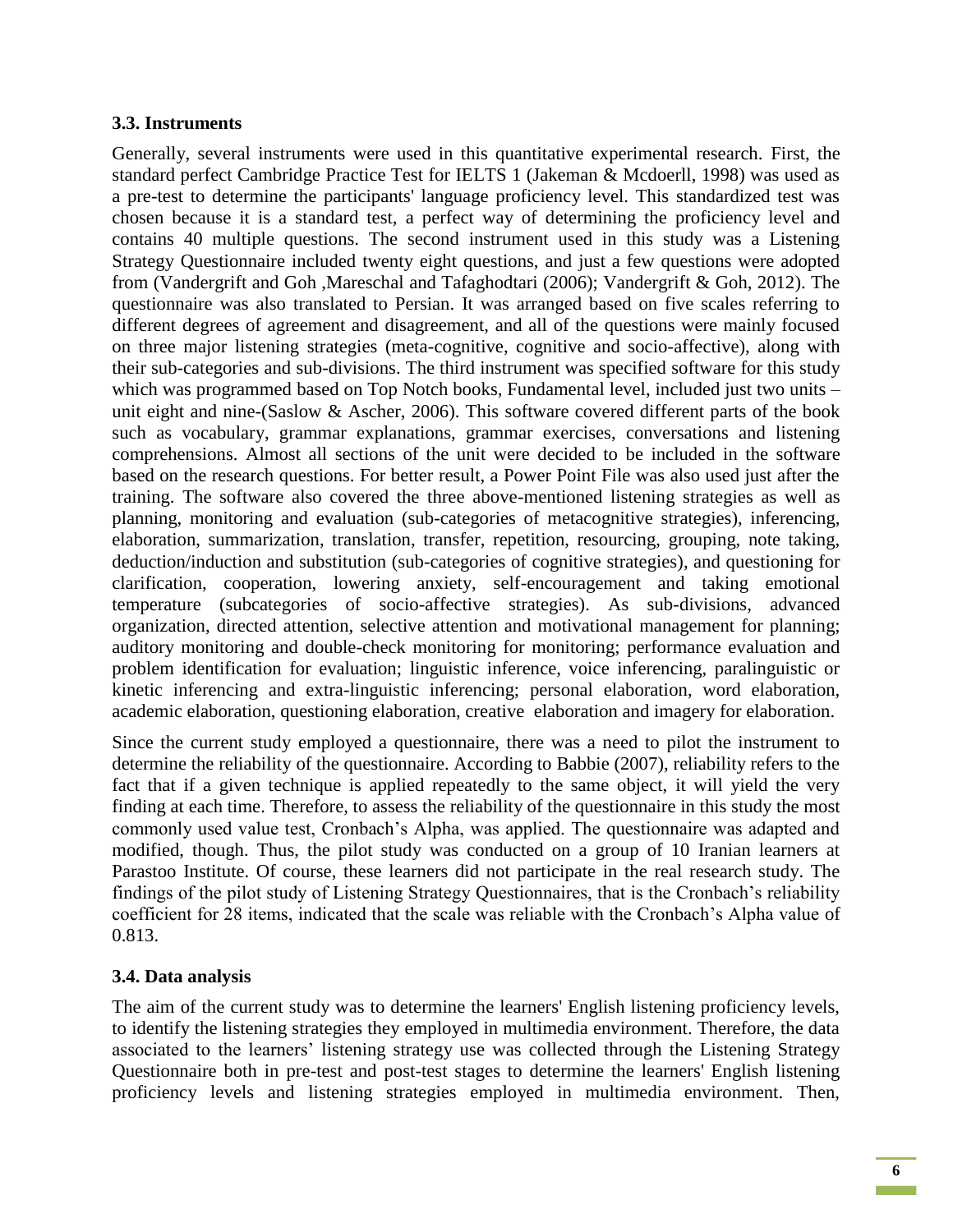descriptive statistics (means, standard deviations and frequencies/percentages) were utilized to rank the strategy categories from the most frequent to the least frequent. In other words, finding out whether the learners employed metacognitive, cognitive, or socio-affective strategies in the process of listening.

#### **4. Findings and Discussions**

#### **4.1. Iranian Female Language Learners' Listening Strategies Preferences in Multimedia Environment**

The following Table 1 shows the learners' preferences toward the three main listening strategies that single strategy or the mixture of strategies are used more often by female language learners. The reports to this question have been provided in the form of comparative descriptive statistics (mean and standard deviation ) for the three strategies as well as for the pre-test and the post-test results in the experimental and control groups. The learners are divided into two groups – control and experimental – 15 people per group taking both pretest and post-test on the basis of the three strategies including metacognitive, cognitive and socio affective. The minimum score of the pretest in experimental group was 4 and the maximum score was 35. There is also a big difference between the mean of pre-test, 11.06 and the mean of post-test, 21.04 in the experimental group. On the other hand, minimum score of both pre-test and post-test in control group was the same (9.0 ), and considering the maximum score, the post-test score is even less than pre-test in the same group and consequently There is not any big difference between the mean of pre-test, 11.44 and the mean of post-test, 11.66 in the control group It could be stated that metacognitive strategy is the learners' most frequent strategy.

|              |                 | N  | Minimum | Maximum | Mean    | Std. Deviation |
|--------------|-----------------|----|---------|---------|---------|----------------|
|              | Metacognitive   | 60 | 3.00    | 4.67    | 3.8984  | .39087         |
| Strategy     | Cognitive       | 60 | 2.93    | 4.73    | 3.7476  | .41947         |
|              | Socio-affective | 60 | 2.25    | 5.00    | 3.8792  | .60101         |
| Experimental | Pre-test        | 15 | 4.00    | 19.00   | 11.0667 | 4.36654        |
|              | Post-test       | 15 | 11.00   | 35.00   | 21.4000 | 8.25314        |
| Control      | Pre-test        | 15 | 9.00    | 15.00   | 11.4667 | 1.68466        |
|              | Post-test       | 15 | 9.00    | 14.00   | 11.6667 | 1.49603        |

#### **Table 1. Descriptive Statistics**

The questionnaire was given to 60 EFL learners. The largest difference between minimum score of 2.25, and the maximum score of 5, is associated with the socio-affective strategy. The mean for Metacognitive Strategy is 3.89, which is the highest, while the lowest mean of 3.74 belongs to the Cognitive strategy, and the mean for Socio-affective Strategy is 3.87 which is in the midlevel. There were 15 learners in control and experimental group each. The minimum score of the pre-test in experimental group was 4 and the maximum score was 35. There is also a big difference between the mean of pre-test, 11.06 and the mean of post-test, 21.04 in the experimental group. In other words, it can be concluded that there is a significant difference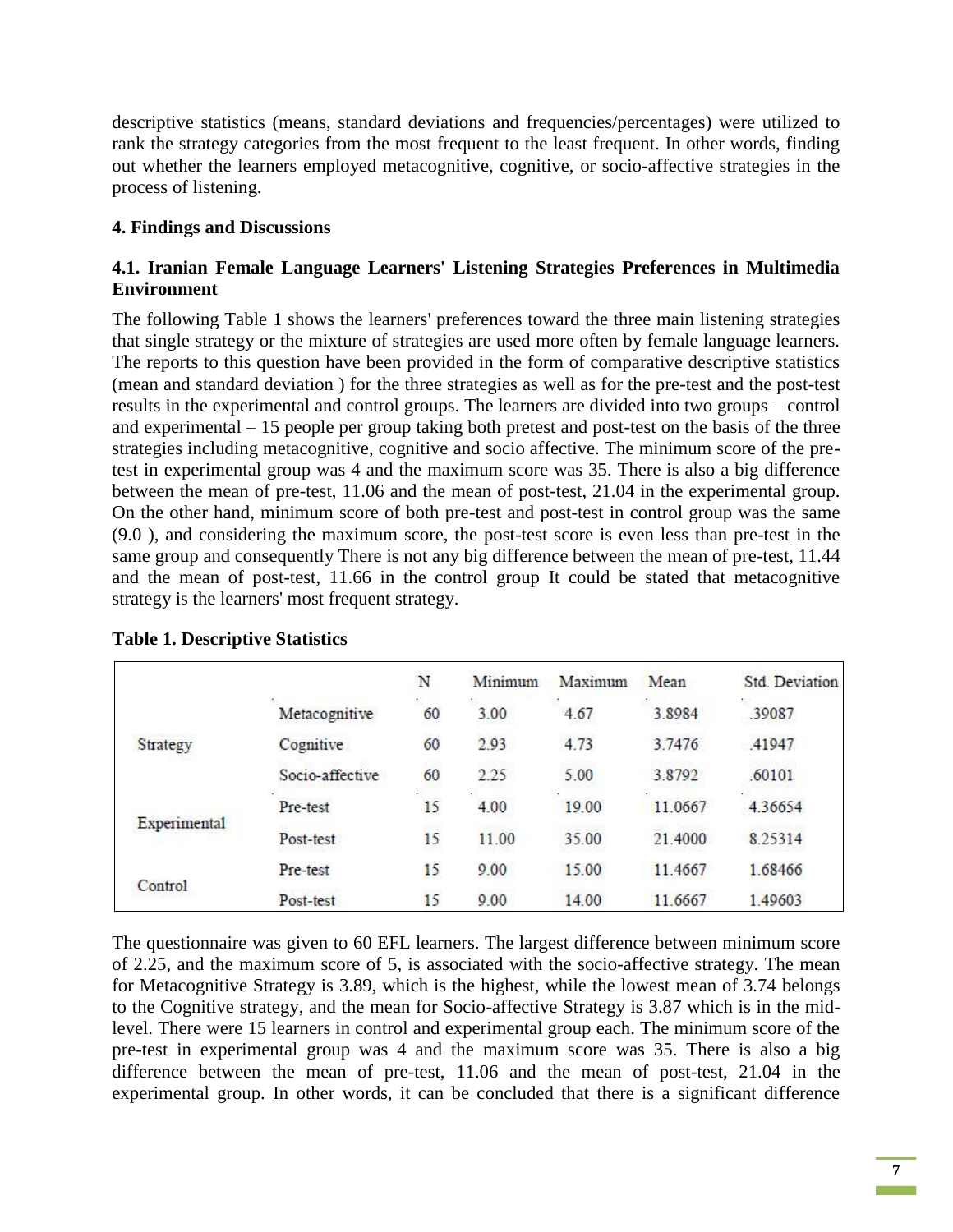between the three strategies in students' opinions and students have positive attitudes toward metacognitive and socio-affective strategies, while there is no significant difference between these two strategies. But Table 2 reveals the comparison of the cognitive strategy with the other two, a significant difference was reported and cognitive strategy had the lower rate than metacognitive and socio-affective strategies.

|                         | Total capital stock | Income of main business | Total assets |
|-------------------------|---------------------|-------------------------|--------------|
| Pudong Development Bank | 39.2                | 214.7                   | 5730.7       |
| Bank of China           | 4594                | 3345.7                  | 59876.9      |

**Table 2. The capitals, assets and revenue in listed banks** 

As displayed in Table 3, the Mean Rank of the Metacognitive, Cognitive and Socio-affective strategies are 95.54, 76.13 and 99.83 respectively. The Chi-Square is 7.069 or 2 with the significant level of 0.029, which is less than 0.05. So the learners' attitudes toward the strategies are significantly different, so stated earlier cognitive strategy had the lower rate comparing with the other strategies.

|                 | N              | Mean Rank |  |  |
|-----------------|----------------|-----------|--|--|
| Metacognitive   | 60             | 95.54     |  |  |
| Cognitive       | 60             | 76.13     |  |  |
| Socio-affective | 60             | 99.83     |  |  |
| Total           | 180<br>72      |           |  |  |
| Chi-Square      | 7.069          |           |  |  |
| Df              | $\overline{2}$ |           |  |  |
| Asymp. Sig.     | .029           |           |  |  |

**Table 3. Descriptive Statistics Ranks & Test Statistics: N Mean Rank** 

To manifest the exact difference between the strategies and find out the strategy which is completely different from the other one, the Mann-Whitney Test (two by two strategy comparisons) was utilized. The following table indicates that the metacognitive strategy was mostly preferred by the participants. The mean rank of the language learners is calculated 66.09 for Metacognitive, and 54.09 for Cognitive strategy. The Mann-Whitney U Test is 1415.5, and Z  $= 2.021$  with the significant level of 0.043 which is less than  $\alpha$  (sig < 0.05). This number indicates a significant difference between these two strategies. The mean rank of the Metacognitive strategy is more than the one for Cognitive strategy. The mean rank of Metacognitive and Socio-affective strategies are measured 59.13 and 61.87 in a respective order. The Mann-Whitney U Test is 1718.000, and  $Z = -0.432$  with the significant level of 0.666 which is more than  $\alpha$  (sig. 0.05). Hence, there is no significant difference between Metacognitive strategy and Socio-affective. The obtained mean rank of the Cognitive strategy is 52.54, while the one for Socio-affective strategy is 68.46. The Mann-Whitney U Test is 1322.5, and  $Z = -$ 2.514 with the significant level of 0.012 which is less than  $\alpha$  (sig. 0.05). It confirms a significant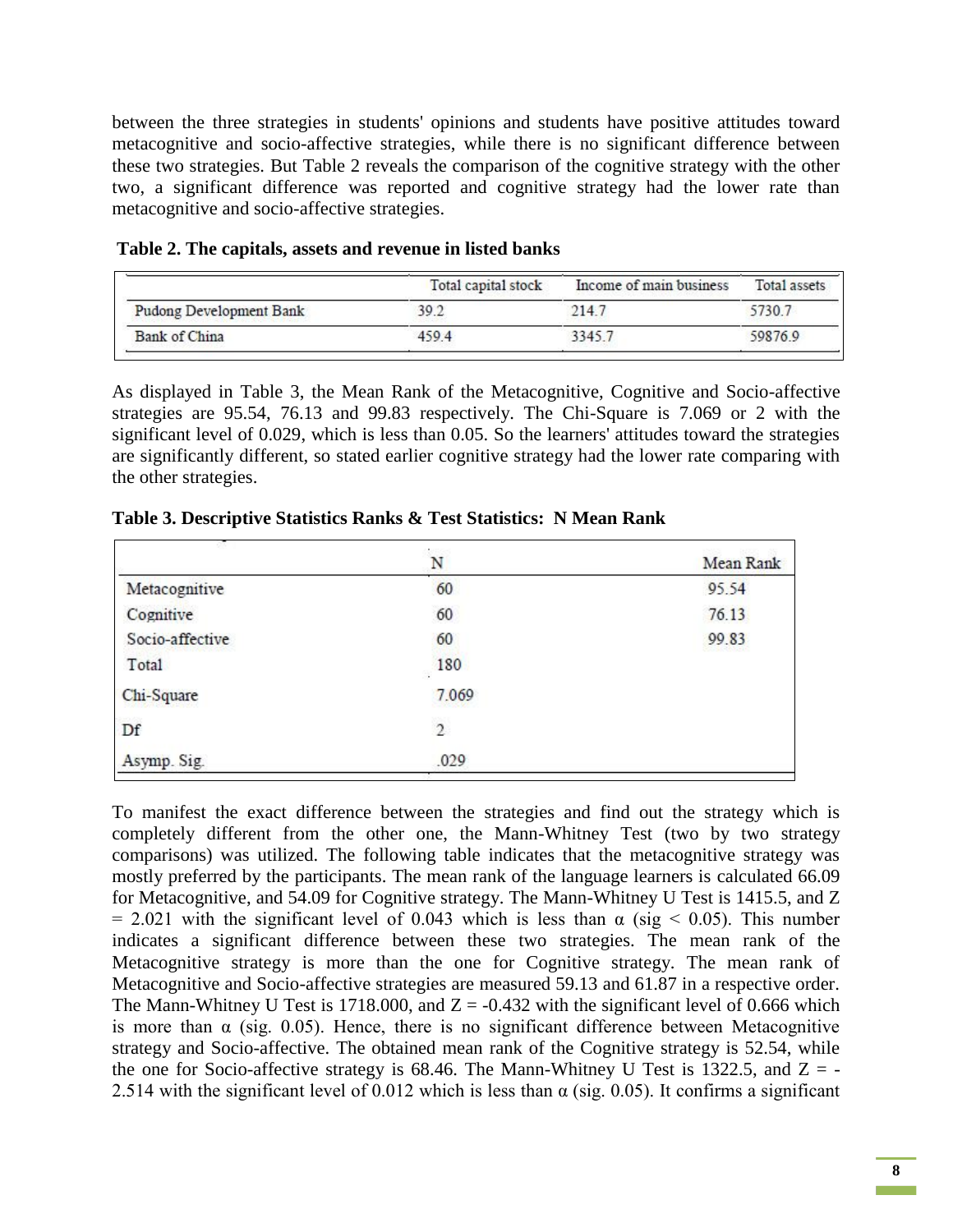and sharp difference between these two strategies. The mean rank of the Socio-affective strategy is more than the mean rank for the Cognitive strategy.

|                 | N   | Mean Rank | Mean Rank | Mean Rank |
|-----------------|-----|-----------|-----------|-----------|
| Metacognitive   | 60  | 66.91     | 59.13     | 湿         |
| Cognitive       | 60  | 54.09     | ¥.        | 52.54     |
| Socio-affective | 60  | ÷.        | 61.87     | 68.46     |
| <b>Total</b>    | 180 |           |           |           |
| Mann-Whitney U  |     | 1415.500  | 1718.000  | 1322.500  |
| Ζ               |     | $-2.021$  | $-432$    | $-2.514$  |
| Asymp. Sig.     |     | .043      | .666      | .012      |
|                 |     |           |           |           |

**Table 4. Descriptive Statistics Ranks & Test Statistics**

Hence, the metacognitive strategy was mostly preferred by the participants (Table 1), the cognitive strategy had the low-frequency usage, and the socio-affective strategy was placed on the mid-level. In other words, it is concluded that metacognitive strategy was mostly preferred by the learners, they preferably would rather use metacognitive, socio-affective and cognitive strategies in a respective order. As Shirani, Yamat & Shahrokhi (2013) explored the similarities and differences between the preference of different strategies and the ways these strategies were employed by Iranian female freshmen, using the findings of the interviews and think-aloud protocols in narrow listening. All three listening strategies -five metacognitive, five cognitive and two socio-affective-were included in their research and the results revealed that the students prefer to use metacognitive and then cognitive strategy rather than socio-affective listening strategies in narrow listening. It also reported that strategies could facilitate listening comprehension because of the students` involvement in preparation and planning. In fact, they are thinking about what they need and how they intend to achieve it.

## **5. Conclusion**

The findings of this study illustrated that multimedia environment, movies, or any other technology devices play an important role in improving listening skill through teaching listening strategies and great efforts were made to explore any single or mixtures of the listening strategies that is/are mostly used by Iranian language learners in the multimedia environments. Both groups had the same findings in pre-test but there was a significant difference between the mean score of pre-test and post-test in each group, as well as between the post-test scores in control and experimental group. The findings proved that there is a significant difference between the three strategies in learners' opinions and learners have positive attitudes toward metacognitive and the socio-affective strategies, while there is no significant difference between these two strategies. But comparing the cognitive strategy with the other two, a significant difference was reported and cognitive strategy had the lower rate than metacognitive and the socio-affective strategies.

Hence, the metacognitive strategy was mostly preferred by the participants, the cognitive strategy had the low-frequency usage, and the socio-affective strategy was placed on the mid-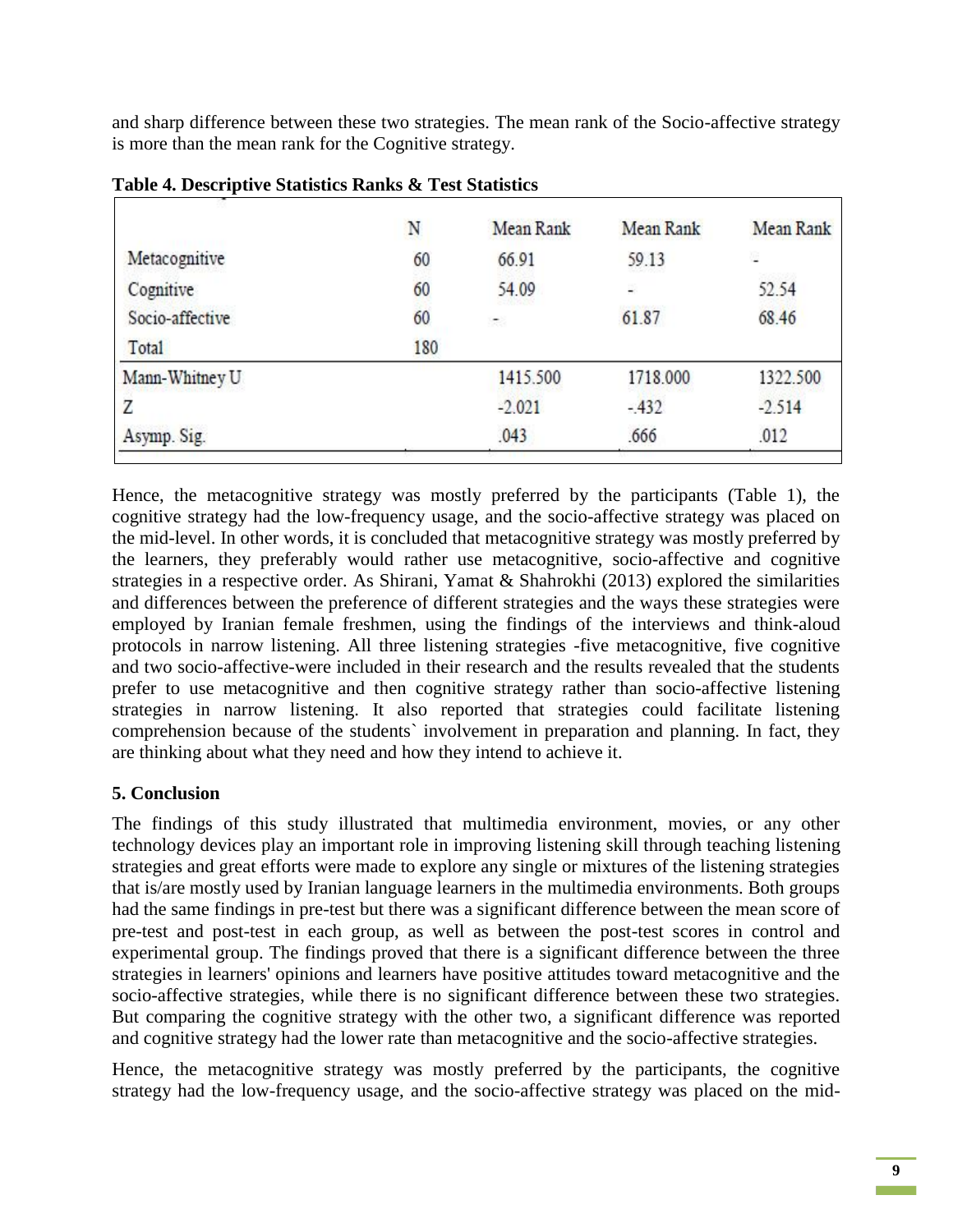level. On the other hand, the mean of pre-test and post-test scores in the control group had no significant difference, but the mean of pre-test and post-test scores in the experimental group were significantly different. The scores of the post-test of the experimental group were significantly higher than those of the control group which showed the listening strategy instruction in multimedia environment increases the quality of listening performance. The findings of the questionnaire proved that the scores of the post-test of the experimental group were significantly higher than those of the control group which demonstrated the fact that the listening strategy instruction in multimedia environment expands the listening performance.

The findings of this study have practical implications in three aspects: for learners to be good listeners, for instructors who intend to have better class teaching performance, and for curriculum designers who plan to write strategy-based textbooks. The findings of this study have some pedagogical implications as well. Textbooks and materials are considered to be the essential parts in any teaching programs, so much that they can affect the whole instruction program, mainly including students' and teachers' achievements. Curriculum and material designers and textbook writers can find the results of this study helpful. Listening tasks and exercises must be designed in a way that the listeners can use different listening strategies, be able to have better achievements in the process of listening development and be a professional listener. Besides, the designers should design a curriculum in a way to motivate learners and promote their listening proficiency.

Listening texts should be challenging, in which, strategies can effectively be embedded. The textbooks are also required to be written in order to involve a variety of listening materials so that they can be helpful for different leaners and be in relation with their listening proficiency test. Of course their negative effects need to be concerned. Regarding the proved role of technology and multimedia devices, the curriculum designers and textbook writers should take advantage of them and use them in writing and designing the textbooks and curricula. Thus, the designers should write textbooks based on strategy instruction along with appropriate technology device as the findings of this study proved.

Another aspect of implication of this research study's findings is related to the methodology. Hence, it will be of interest for teachers and instructors. The critical educational goal in every listening course is developing listening skill and improving listening ability through teaching listening strategies as well as helping students to be successful listeners. Instructors can get benefit of the findings of this study to teach the listening strategies in the most perfect way. Just like the curriculum designers, teachers should also use the findings of this study to motivate their students through teaching the strategies. Considering the results, teachers can start teaching the strategies based on the order of learners` preferences, that is metacognitive, socio-affective and cognitive strategies.

They should use a multi-aspect teaching method that motivates the learners to use metacognitive and socio-affective strategies and develop cognitive strategies. The results could also be beneficial to the class practice. Meanwhile, the teachers should be able to develop their own strategy training models, even for their local contexts, reflecting upon their different experiences. Language learners would also agree that this study might be helping them by making them be aware of their strategy preferences and identify their own strategy on problematic areas so that their performance could be developed. According to Riazi and Riasati (2007); Shirani and Yamat (2012) being aware of different strategies and strategy preferences can improve learners' self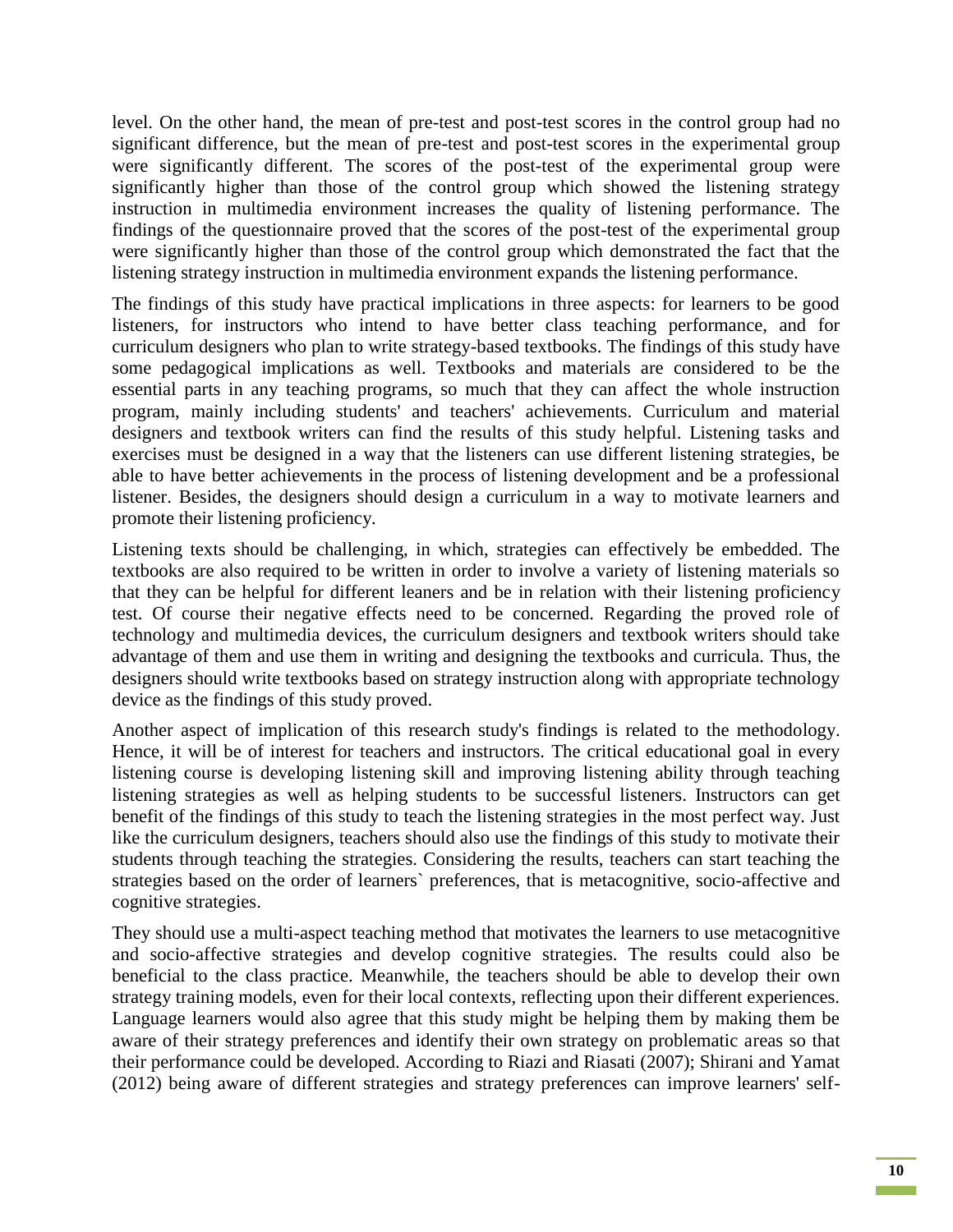confidence and self-esteem. Generally speaking, when the learners feel comfortable and aware of their condition, they can have the experience of better and more successful learning .

#### **References**

- Allan, K., & Salmani Nodoushan, M. A. (2015). Pragmatics: The state of the art (An online interview with Keith Allan). *International Journal of Language Studies, 9*(3), 147-154.
- Al Shalabi, M. F., & Salmani Nodoushan, M. A. (2009). Personality theory and TESOL. *Journal on Educational Psychology, 3*(1), 14-22.
- Bhatia, V. K., & Salmani Nodoushan, M. A. (2015). Genre analysis: The state of the art (An online interview with Vijay Kumar Bhatia). *International Journal of Language Studies, 9*(2), 121-130.
- Birjandi, P., Alavi, S. M., & Salmani Nodoushan, M. A. (2004). *Advanced writing*. Tehran: Zabankadeh publications.
- Brown, J. D., & Salmani Nodoushan, M. A. (2015). Language testing: The state of the art (An online interview with James Dean Brown). *International Journal of Language Studies, 9*(4), 133-143.
- Capone, A., & Salmani Nodoushan, M. A. (2014). On indirect reports and language games: Evidence from Persian. *Rivista Italiana di Filosofia del Linguaggio, 8*(2), 26-42.
- Chang, M. M., & Lehman, J. D. (2002). Learning foreign language through an Interactive multimedia program: An experimental study on the effects of the relevance component of the ARCS model. *Calico Journal, 20*(1), 81-98.
- Collins, J., Hammond, M., & Wellington, J. (1997). *Teaching and learning with multimedia*. London and New York: Routledge.
- Coskun, A. (2010). The effects of metacognitive strategy training on the listening performance of beginner students. *Novitas Royal*, 35-50.
- Flowerdew, J., & Miller, L. (2005). *Second language listening: theory and practice*. Cambridge: Cambridge University Press.
- Imhof, M. (1998). What makes a good listener? Listening behavior in instructional settings. *International Journal of Listening, 12*, 81–105
- Jakeman, V, & McDawel, C. (1996). *Cambridge IELTS 1*. United Kingdom: Cambridge University Press.
- Johns, A. M., & Salmani Nodoushan, M. A. (2015). English for Specific Purposes: The state of the art (An online interview with Ann M. Johns). *International Journal of Language Studies, 9*(2), 113-120.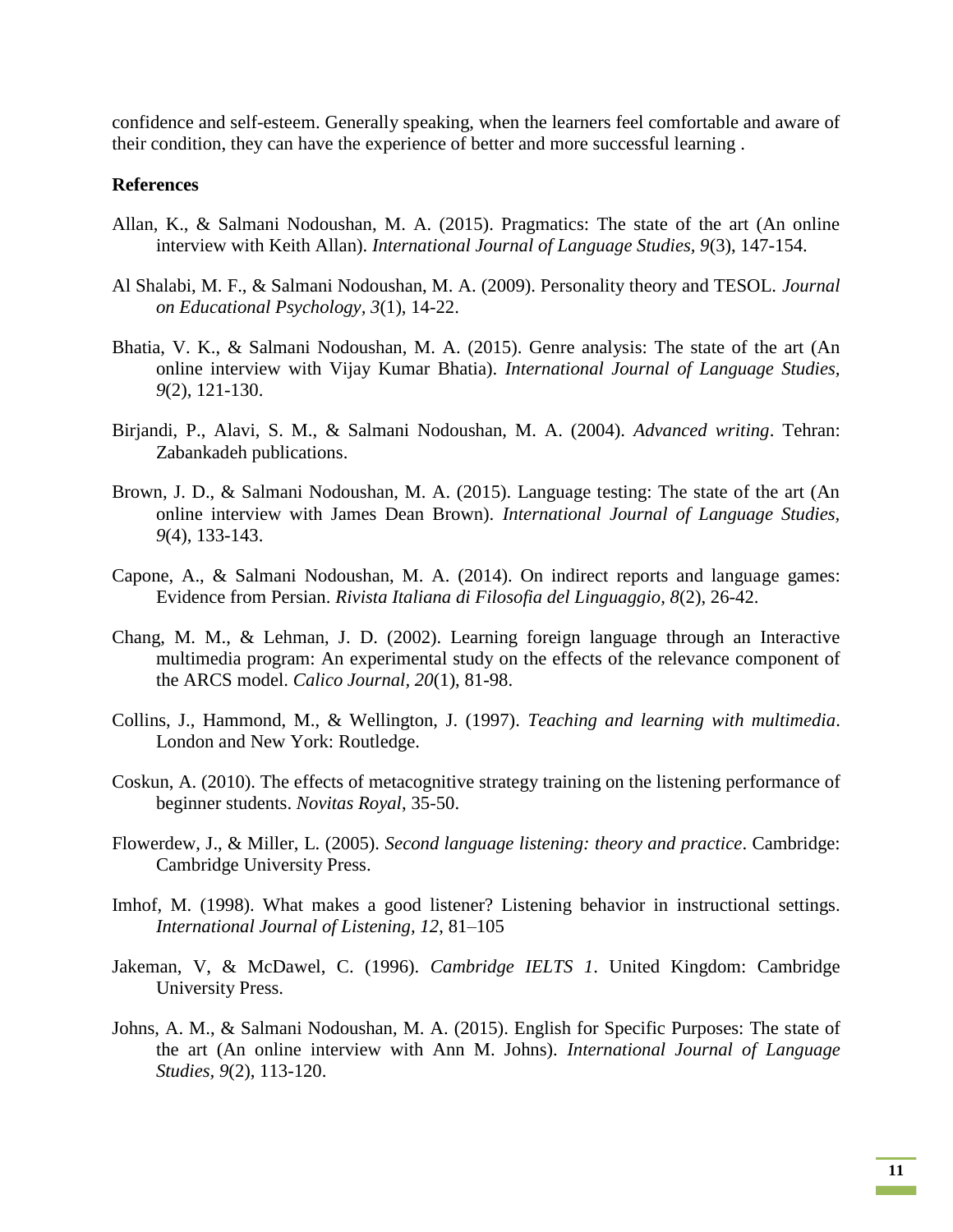- Karami, H., & Salmani Nodoushan, M. A. (2011). Differential item functioning (DIF): Current problems and future directions. *International Journal of Language Studies, 5*(3), 133-142.
- Karami, H., & Salmani Nodoushan, M. A. (2014). The impact of analogy on L3 reading comprehension. *The Reading Matrix: An International Online Journal, 14*(1), 112-120.
- Ma, X. (2015). Listening strategies use in the internet learning environment by non-English major college students: A comparison between male and female listeners. *International Journal of Culture and History, 2*, 2332-5518.
- Nemati, M., Salmani Nodoushan, M. A., & Ashrafzadeh, A. (2010). Learning strategies in proficient and less proficient readers in medicine. *Journal on Educational Psychology, 4*(2), 19-32.
- O'Malley, M. J., Chamot, A. U. (1990). *Learning Strategies in second language acquisition*. England: Cambridge University Press
- Oxford, R. L. (Ed.). (1996). *Language learning strategies around the world: Cross-cultural perspectives*. Manoa, HI: University of Hawaii Press.
- Pintrich, P. R. (2000). The role of good orientation in self-regulated learning. *Handbook of selfregulation*, (pp. 451=502). San Diego, CA: Academic Press.
- Riazi, A., & Riasati, M. J. (2007). Learning language style preferences: A case study of Shiraz EFL Institutes. *The Asian EFL Journal Quarterly, 9*(1), 97-125.
- Ronzano, S. J. (2010). *Effectiveness of Metacognitive strategies for improving reading comprehension in secondary students*. The United States of America: Dissertation Publication.
- Salmani Nodoushan, M. A. (1992). A review of diploma English exam. *The FLT Journal (Roshd), 35*, 14-19. (The language of text is Persian.)
- Salmani Nodoushan, M. A. (1995). *A sociopragmatic comparative study of ostensible invitations in English and Farsi*. Unpublished Master's Thesis, University of Isfahan, Isfahan, Iran.
- Salmani Nodoushan, M. A. (1998). Correlation in language testing. *The Research Quarterly of Arak Islamic Azad University,1*, 139-142. (The language of text is Persian.)
- Salmani Nodoushan, M. A. (2002). *Text-familiarity, reading tasks and ESP test performance: A study on Iranian LEP and Non-LEP university students*. Unpublished PhD Dissertation, University of Tehran, Tehran, Iran.
- Salmani Nodoushan, M. A. (2003). Text-familiarity, reading tasks and ESP test performance: A study on Iranian LEP and Non-LEP university students. *The Reading Matrix, 3*(1), online.
- Salmani Nodoushan, M. A. (2006a). Research in the language classroom: State of the art. *Journal of Educational Technology, 3*(2), 63-72.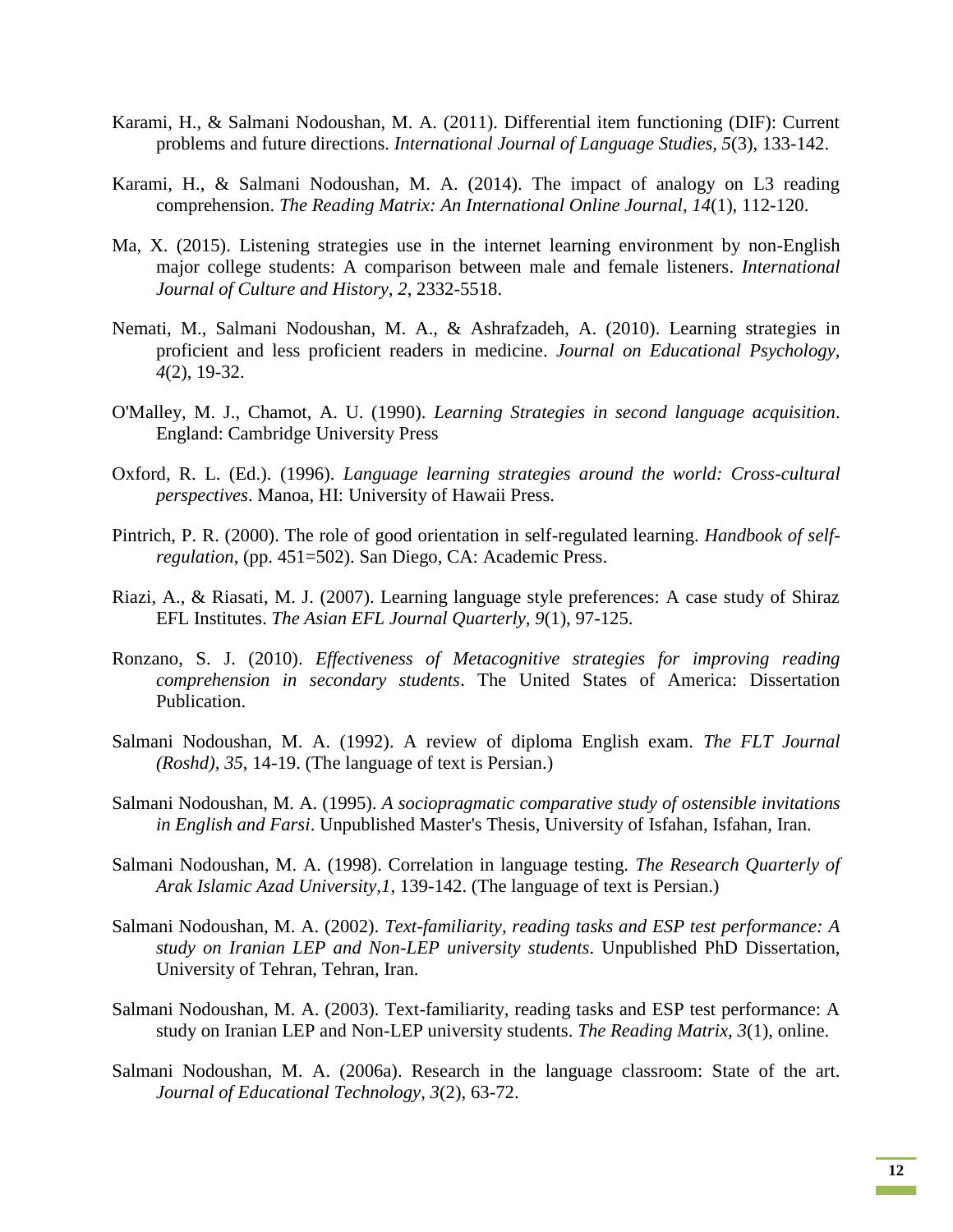- Salmani Nodoushan, M. A. (2006b). Language teaching: State of the art. *Asian EFL Journal, 8*(1), 169-193.
- Salmani Nodoushan, M. A. (2006c). Does field independence relate to performance on communicative language tests? *Journal of Educational Technology, 3*(3), 79-85.
- Salmani Nodoushan, M. A. (2006d). A sociopragmatic comparative study of ostensible invitations in English and Farsi. *Speech Communication, 48*(8), 903-912.
- Salmani Nodoushan, M. A. (2006e). Greetings forms in English and Persian: A sociopragmatic perspective. *International Journal of Language, Culture, and Society, 17*. online.
- Salmani Nodoushan, M. A. (2007a). Error treatment in the EFL writing class: Red pen method versus remedial instruction. *Journal of Educational Technology, 4*(3), 53-58.
- Salmani Nodoushan, M. A. (2007b). Thinking on the write path. *Training Journal, May 2007*, 37-40.
- Salmani Nodoushan, M. A. (2007c). On adopting a cognitive orientation in EFL writing classroom. *Journal on Educational Psychology, 1*(1), 15-18.
- Salmani Nodoushan, M. A. (2007d). Is Field Dependence or Independence a Predictor of EFL Reading Performance? *TESL Canada Journal, 24*(2), 82-108.
- Salmani Nodoushan, M. A. (2007e). Are task type and text familiarity predictors of performance on tests of English for specific purposes? *Asian ESP Journal, 3*(1), 67-96.
- Salmani Nodoushan, M. A. (2007f). Is text cohesion a precursor to reading success? *Journal of Educational Technology, 3*(4), 87-91.
- Salmani Nodoushan, M. A. (2007g). Conversational Strategies in Farsi Complaints: The Case of Iranian Complainers. *PhiN: Philologie Netz, 39*, 20-37.
- Salmani Nodoushan, M. A. (2007h). Politeness markers in Persian requestives. *The Linguistics Journal, 2*(1), 43-68.
- Salmani Nodoushan, M. A. (2007i). Iranian complainees' use of conversational strategies: A politeness study. *Iranian Journal of Language Studies, 1*(1), 29-56.
- Salmani Nodoushan, M. A. (2008a). A critique of the brave new world of K-12 education. *Journal on School Educational Technology, 4*(2), 1-6.
- Salmani Nodoushan, M. A. (2008b). Language and literacy development in prelingually-deaf children. *Journal on Educational Psychology, 2*(2), 16-20.
- Salmani Nodoushan, M. A. (2008c). The role of metacognition in the language teaching profession. *Journal on Educational Psychology, 2*(1), 1-9.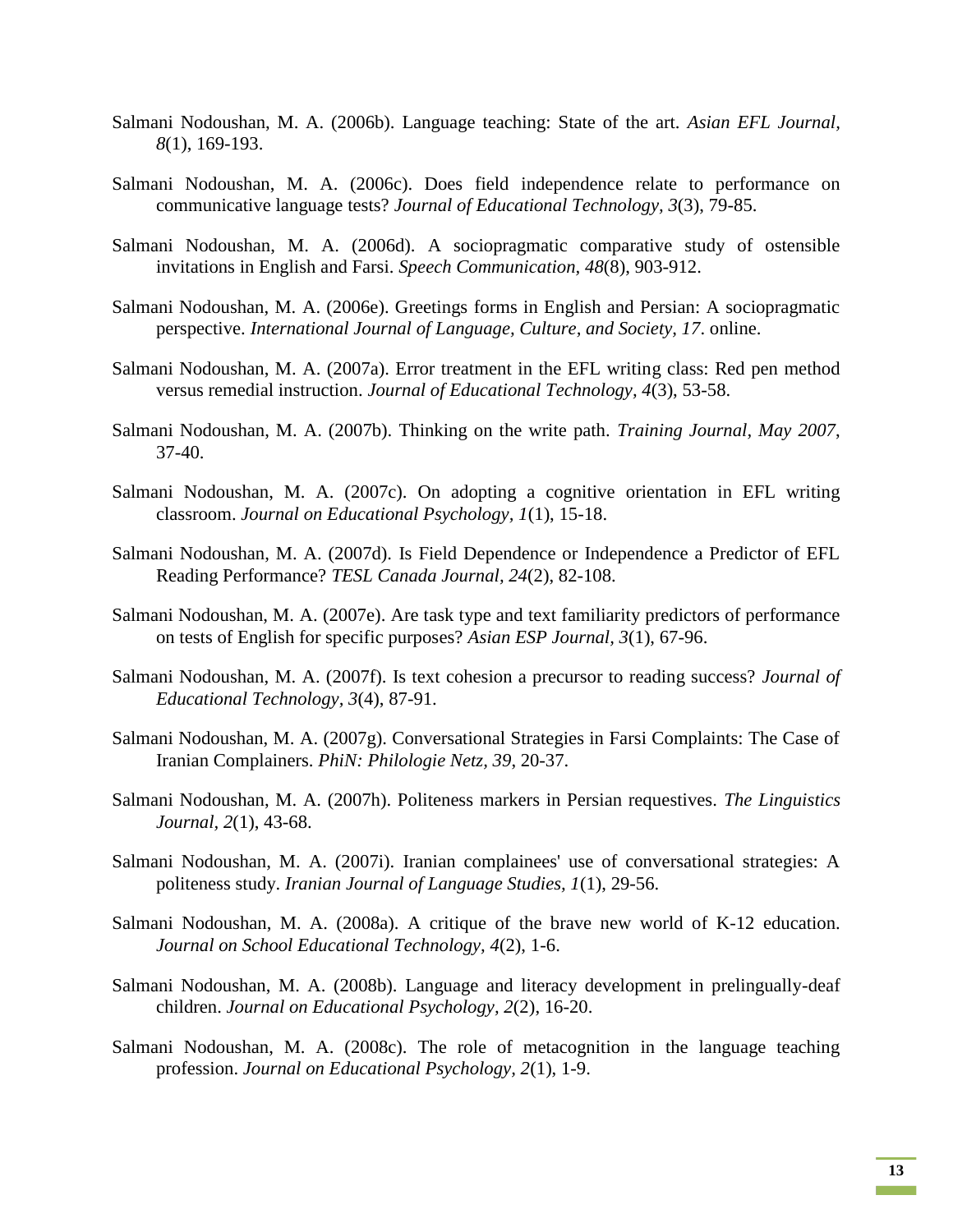- Salmani Nodoushan, M. A. (2008d). A Framework for Task-Oriented Language Instruction. *Journal on School Educational Technology, 3*(3), 5-16.
- Salmani Nodoushan, M. A. (2008e). Performance assessment in language testing. *Journal on School Educational Technology, 3*(4), 1-7.
- Salmani Nodoushan, M. A. (2008f). The Quantum Human Computer (QHC) Hypothesis. *Journal of Educational Technology, 4*(4), 28-32.
- Salmani Nodoushan, M. A. (2008g). Persian requests: Redress of face through indirectness. *International Journal of Language Studies, 2*(3), 257-280.
- Salmani Nodoushan, M. A. (2008h). Conversational Strategies in Farsi Complaints: The Case of Iranian Complainees. *International Journal of Language Studies, 2*(2), 187-214.
- Salmani Nodoushan, M. A. (2009a). The Shaffer-Gee perspective: Can epistemic games serve education? *Teaching and Teacher Education, 25*(6), 897-901.
- Salmani Nodoushan, M. A. (2009b). Improving learning and teaching through action research. *The Modern Journal of Applied Linguistics, 1*(4), 211-222.
- Salmani Nodoushan, M. A. (2009c). Is EFL study major a predictor of language achievement. *The Modern Journal of Applied Linguistics, 1*(3), 182-193.
- Salmani Nodoushan, M. A. (2009d). Measurement theory in language testing: Past traditions and current trends. *Journal on Educational Psychology, 3*(2), 1-12.
- Salmani Nodoushan, M. A. (2009e). Identifying sources of bias in EFL writing assessment through multiple trait scoring. *The Modern Journal of Applied Linguistics, 1*(2), 28-53.
- Salmani Nodoushan, M. A. (2009f). Morphological make-up as the predictor of English word accent. *TESL Canada Journal, 26*(2), 13-23.
- Salmani Nodoushan, M. A. (2010a). The silent disarmers: What L1 habits do to FL success. *Modern Journal of Applied Linguistics, 2*(2), 187-189.
- Salmani Nodoushan, M. A. (2010b). The Interface between interim assessment and feedback: An opinion paper. *Journal on Educational Psychology, 4*(3), 1-8.
- Salmani Nodoushan, M. A. (2010c). The impact of formal schemata on L3 reading recall. *International Journal of Language Studies, 4*(4), 357-372.
- Salmani Nodoushan, M. A. (2010d). Review of An introduction to phonetics & phonology. *Modern Journal of Applied Linguistics, 2*(3), 249-251.
- Salmani Nodoushan, M. A. (2011a). Temperament as an indicator of language achievement. *International Journal of Language Studies, 5*(4), 33-52.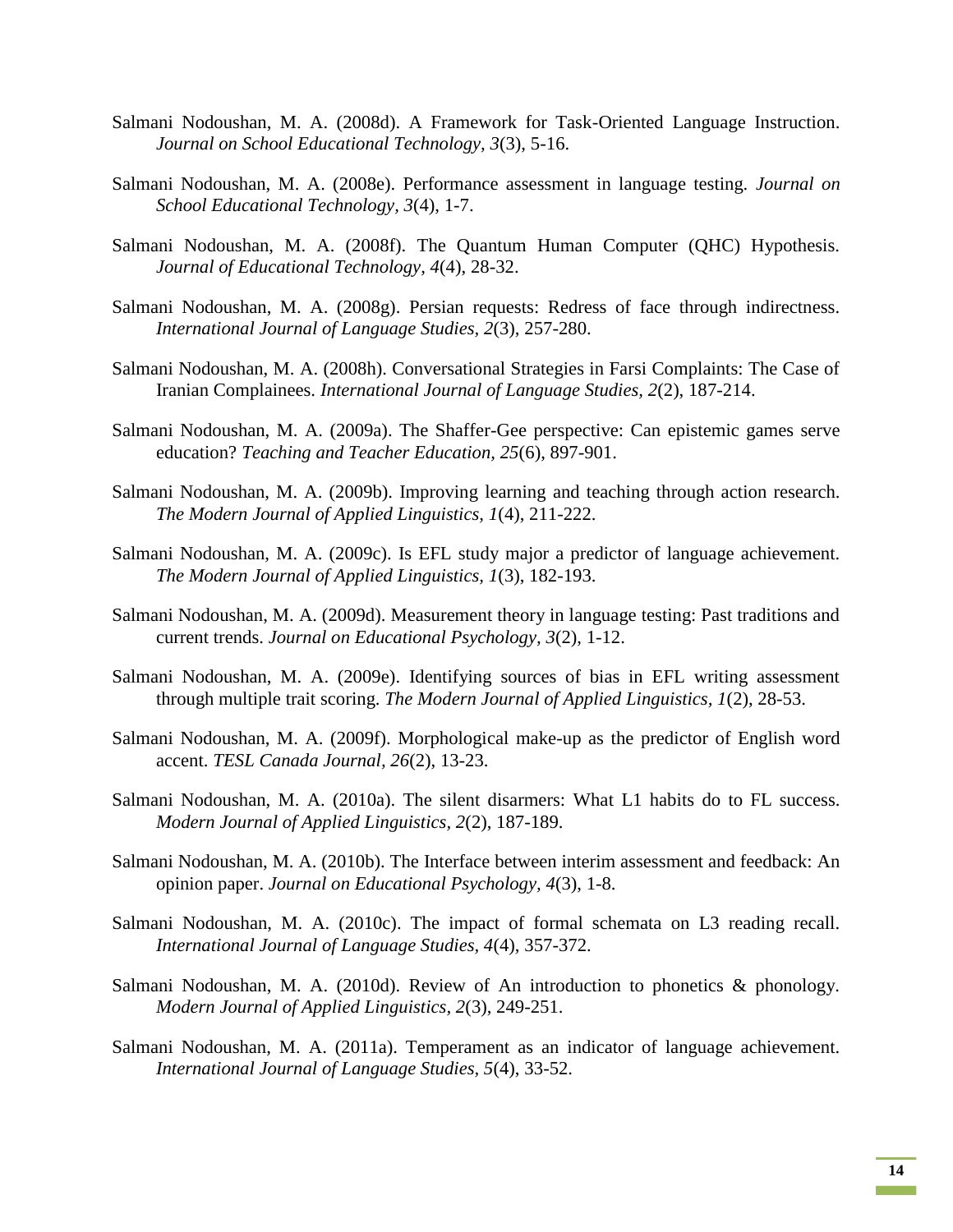- Salmani Nodoushan, M. A. (2011b). Reflective teaching in English as a Foreign Language (EFL) classes: An overview. *Journal on School Educational Technology, 6*(3), 1-6.
- Salmani Nodoushan, M. A. (2011). *Reading for the IELTS*. Raleigh, NC: Lulu Press Inc.
- Salmani Nodoushan, M. A. (2011d). The place of genre analysis in international communication. *International Journal of Language Studies, 5*(1), 63-74.
- Salmani Nodoushan, M. A. (2011e). A structural move analysis of discussion sub-genre in applied linguistics. *6th International Conference on Languages, E-Learning and Romanian Studies*, Lund University, June 3-5, 2011, Marstrand, Sweden.
- Salmani Nodoushan, M. A. (2012a). Self-regulated learning (SRL): Emergence of the RSRLM model. *International Journal of Language Studies, 6*(3), 1-16.
- Salmani Nodoushan, M. A. (2012b). The impact of locus of control on language achievement. *International Journal of Language Studies, 6*(2), 123-136.
- Salmani Nodoushan, M. A. (2012c). Rethinking face and politeness. *International Journal of Language Studies, 6*(4), 119-140.
- Salmani Nodoushan, M. A. (2012d). A structural move analysis of discussion sub-genre in applied linguistics. *DacoRomania, 17*(2), 199-212.
- Salmani Nodoushan, M. A. (2013a). The bilingual self or selves? *Annals Universitatis Apulensis - Series Philologica, 14*(2), 503-510.
- Salmani Nodoushan, M. A. (2013b). The social semiotics of funerary rites in Iran. *International Journal of Language Studies, 7*(1), 79-102.
- Salmani Nodoushan, M. A. (2013c). Review of Philosophical perspectives for pragmatics. *Linguistik Online, 58*(1), 119-126.
- Salmani Nodoushan, M. A. (2014a). Assessing writing: A review of the main trends. *Studies in English Language and Education, 1*(2), 119-129.
- Salmani Nodoushan, M. A. (2014b). Cognitive versus learning styles: Emergence of the Ideal Education Model (IEM). *Journal on Educational Psychology, 8*(2), 31-39.
- Salmani Nodoushan, M. A. (2014c). Review of Perspectives on linguistic pragmatics. *Intercultural Pragmatics, 11*(4), 645-649. (DOI: 10.1515/ip-2014-0028)
- Salmani Nodoushan, M. A. (2014d). Review of Perspectives on pragmatics and philosophy. *Intercultural Pragmatics, 11*(2), 301-306. (DOI: DOI 10.1515/ip-2014-0013)
- Salmani Nodoushan, M. A. (2014e). Speech acts or language micro- and macro-games? *International Journal of Language Studies, 8*(4), 1-28.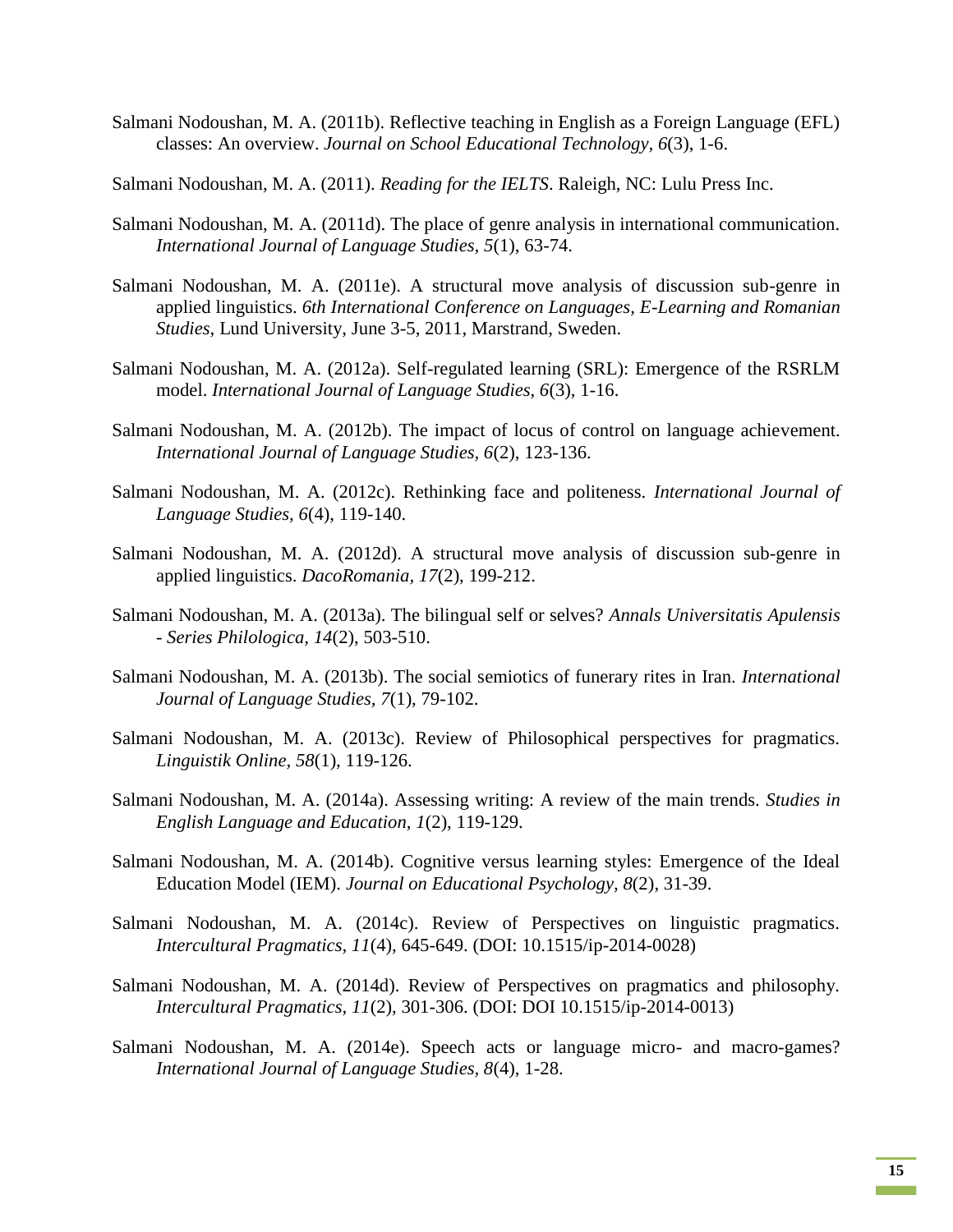- Salmani Nodoushan, M. A. (2015a). Anxiety as it pertains to EFL writing ability and performance. *Journal on Educational Psychology, 8*(4), 1-12.
- Salmani Nodoushan, M. A. (2015b). Review of Teaching for creativity in the common core classroom. *British Journal of Educational Technology, 46*(5), E21-E22.
- Salmani Nodoushan, M. A. (2015c). Review of Cognitive coaching. *British Journal of Educational Technology, 46*(5), E21-E22.
- Salmani Nodoushan, M. A. (2015d). Review of Ways of learning: Learning theories and learning styles in the classroom. *British Journal of Educational Technology, 46*(6), E34-E35.
- Salmani Nodoushan, M. A. (2015e). Review of Networked Learning: An Educational Paradigm for the Age of Digital Networks. *British Journal of Educational Technology, 46*(6), E31- E32.
- Salmani Nodoushan, M. A. (2015f). Review of An Anthropology of Learning: On Nested Frictions in Cultural Ecologies. *British Journal of Educational Technology, 46*(6), E30- E31.
- Salmani Nodoushan, M. A. (2015g). The secret life of slurs from the perspective of reported speech. *Rivista Italiana di Filosofia del Linguaggio, 9*(2), 92-112.
- Salmani Nodoushan, M. A. (2015h). Review of Intercultural pragmatics. *Pragmatics & Society, 6*(1), 152–156. doi 10.1075/ps.6.1.08nod
- Salmani Nodoushan, M. A. (2016a). Review of The diagnosis of reading in a second or foreign language. *International Journal of Applied Linguistics, 26*(3), 449-451. (doi: 10.1111/ijal.12156)
- Salmani Nodoushan, M. A. (2016b). Working on the 'write' path: Improving EFL students' argumentative-writing performance through L1-mediated structural cognitive modification. *International Journal of Language Studies, 10*(4), 131-152.
- Salmani Nodoushan, M. A. (2016c). *An encyclopedic dictionary of research*. Tehran: Iranian Institute for Encyclopedia Research. (The language of text is Persian.)
- Salmani Nodoushan, M. A. (2016d). Rituals of death as staged communicative acts and pragmemes. In A. Capone & J. L. Mey (Eds.), *Interdisciplinary Studies in Pragmatics, Culture and Society*, (pp. 925-959). Heidelberg: Springer.
- Salmani Nodoushan, M. A. (2016e). On the functions of swearing in Persian. *Journal of Language Aggression and Conflict, 4*(2), 234-254.
- Salmani Nodoushan, M. A. (2016f). Persian speakers' use of refusal strategies across politeness systems. *PhiN: Philologie Netz, 76*, 61-77.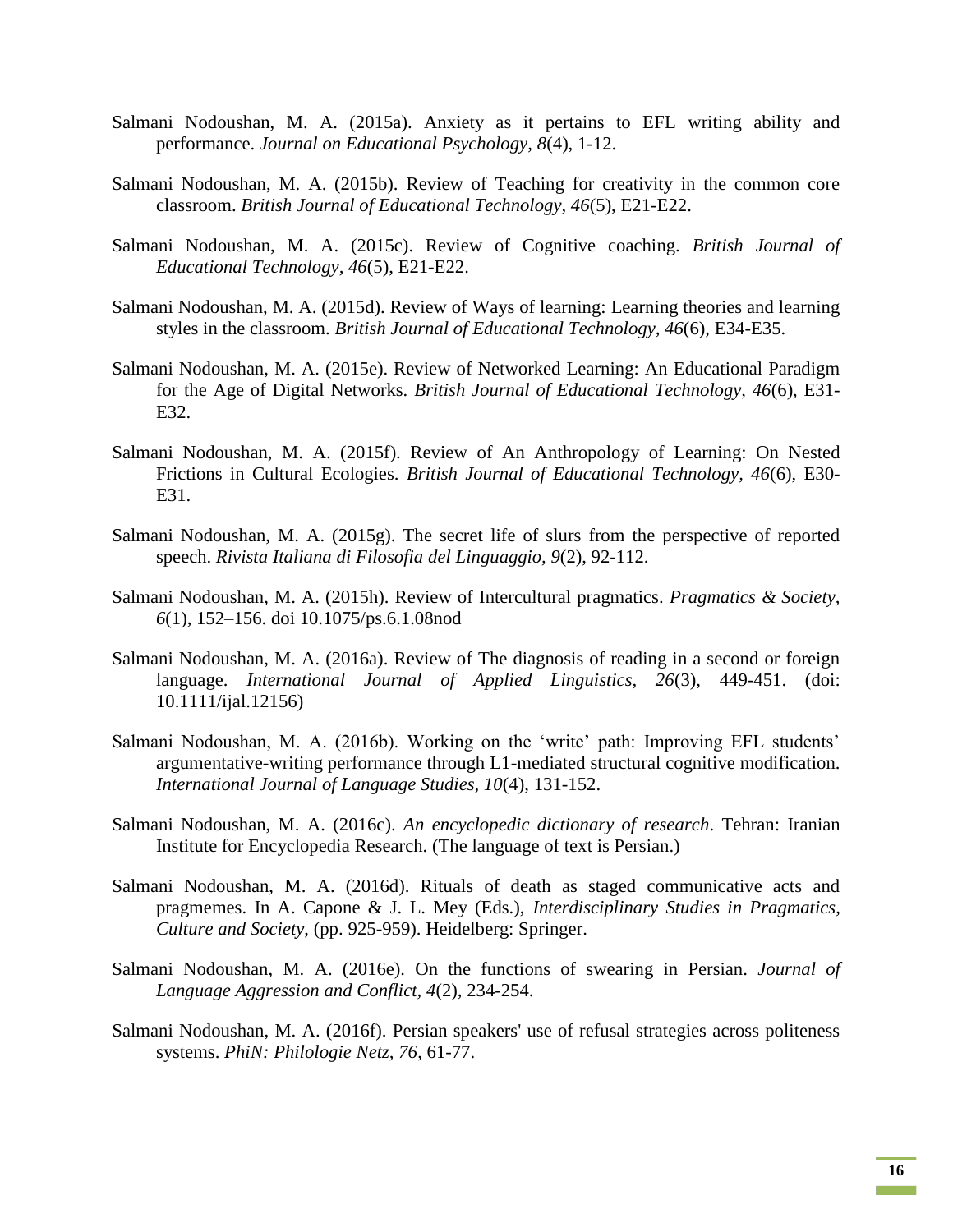- Salmani Nodoushan, M. A. (2017a). Lexemes, practs, and those who have yet to decide. *Linguistik Online, 83*, in press.
- Salmani Nodoushan, M. A. (2017b). Which view of indirect reports do Persian data corroborate? *International Review of Pragmatics, 9*(1), in press.
- Salmani Nodoushan, M. A. (in press). *A short encyclopedia of cultural studies*. Tehran: Iranian Institute for Encyclopedia Research. (The language of text is Persian.)
- Salmani Nodoushan, M. A., & Alavi, S. M. (2004). *APA style and research report writing*. Tehran: Zabankadeh publications.
- Salmani Nodoushan, M. A., & Allami, H. (2011). Supportive discourse moves in Persian requests. *International Journal of Language Studies, 5*(2), 65-94.
- Salmani Nodoushan, M. A., & Birjandi, P. (2005). *An introduction to phonetics*. Tehran: Zabankadeh publications.
- Salmani Nodoushan, M. A., & Daftarifard, P. (2011). Globalized classroom, emancipatory competence, and critical pedagogy: A paradigm shift. In R. V. Nata (Ed.), *Progress in Education*, (pp. 147-162). New York: Nova Science Publishers, Inc.
- Salmani Nodoushan, M. A., & Khakbaz, N. (2011). Theses 'Discussion' sections: A structural move analysis. *International Journal of Language Studies, 5*(3), 111-132.
- Salmani Nodoushan, M. A., & Khakbaz, N. (2012). *Theses discussions: A structural move analysis*. Berlin: LAP Lambert Academic Publishing.
- Salmani Nodoushan, M. A., & Mohiyedin Ghomshei, G. R. (2014). Iconicity of cohesion in Persian causative constructions. *Linguistik Online, 68*, 29-42.
- Salmani Nodoushan, M. A., & Montazeran, H. (2012). The book review genre: A structural move analysis. *International Journal of Language Studies, 6*(1), 1-30.
- Salmani Nodoushan, M. A., & Pashapour, A. (2016). Critical pedagogy, rituals of distinction, and true professionalism. *Journal of Educational Technology, 13*(1), 29-43.
- Saslow,J., & Ascher, A. (2006). *Top Notch, Fundamentals*. The United States of America: Pearson Education.
- Selamat.S. , & Sidhu. G. K. (2011). Students perception of Metacognitive strategy use in lecture listening comprehension. *Language education in Asia, 2*(2), 185-195.
- Shirani. F., & Yamat. H. (2012). The relationship between English listening proficiency Levels and learning styles. Journal of Language Studies, 12(4), 1041-1055.
- Shirani, F., & Yamat, H. (2013). EFL learners' perceptions toward Meta-cognitive strategy use in English language listening. *Journal of language studies, 13*(3), 31-43.